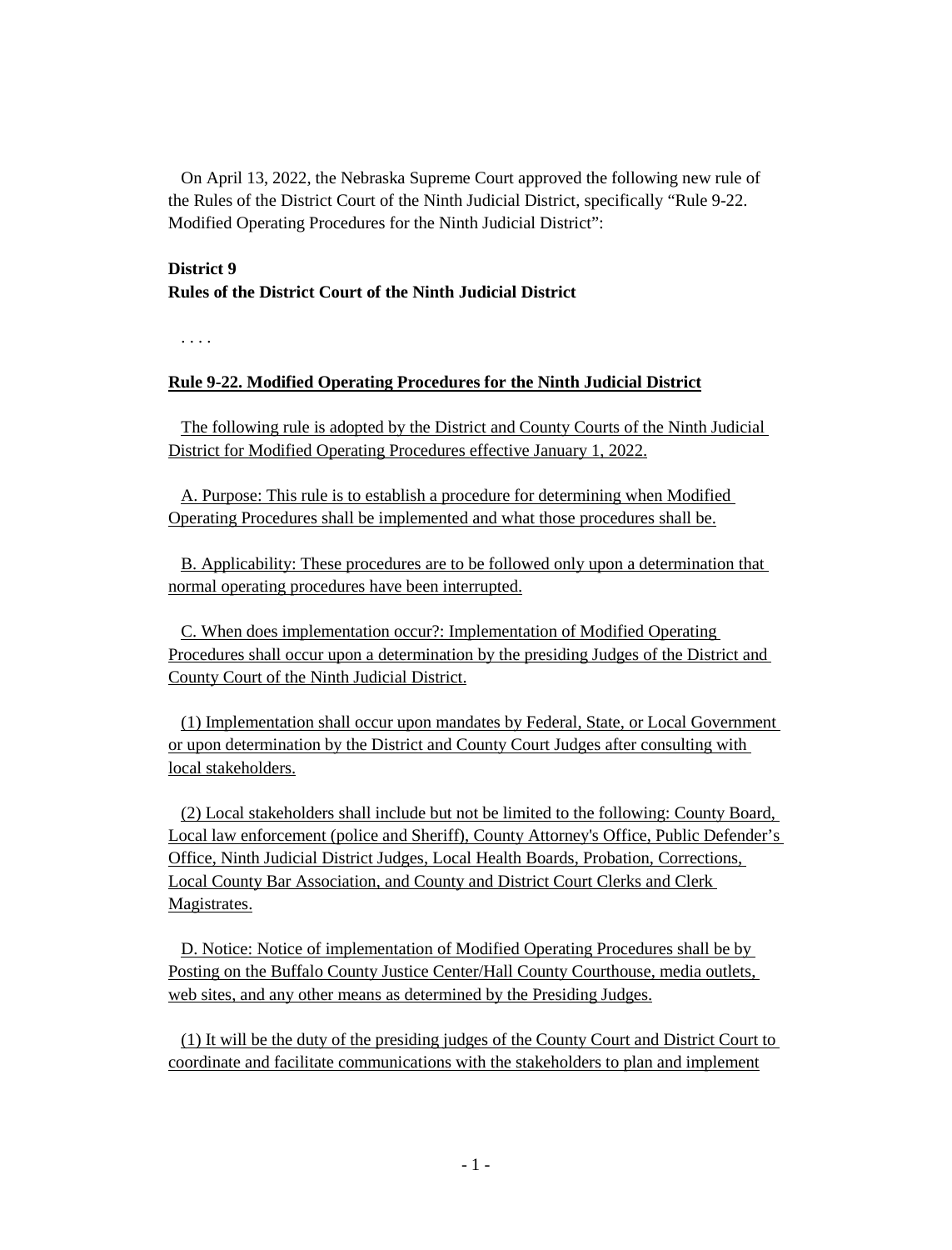## emergency modified court procedures.

# E. Modified Operating Procedures:

(1) Upon interruption of normal operating procedures by pandemic, natural disaster, or any other unforeseen circumstance, the Court shall proceed to modify its operating procedures to ensure that all essential functions of the Court continue.

(2) Essential functions shall include the following:

(a) All Custodial Criminal proceedings.

(b) Protection Orders.

(c) Receipt of all filings.

(d) Criminal warrants (not to include time payment warrants).

(e) Juvenile intakes.

(f) Receipt of financial payments.

(g) Processing of appeals.

(h) Habeas Corpus proceedings.

(i) Statutorily mandated proceedings.

(j) Emergency Ex-Parte Custody Orders and Emergency Placement Orders.

(k) Any other matters deemed essential upon determination by the presiding Judges of the District.

(3) The Presiding Judges of the County and District Courts of the Ninth Judicial District shall develop protocols and procedures to allow the Courts to carry on essential functions. Those may include the following:

(a) Use of virtual proceedings, i.e., (Web-ex, Zoom, etc.).

(b) Relocation of the Actual Court Rooms.